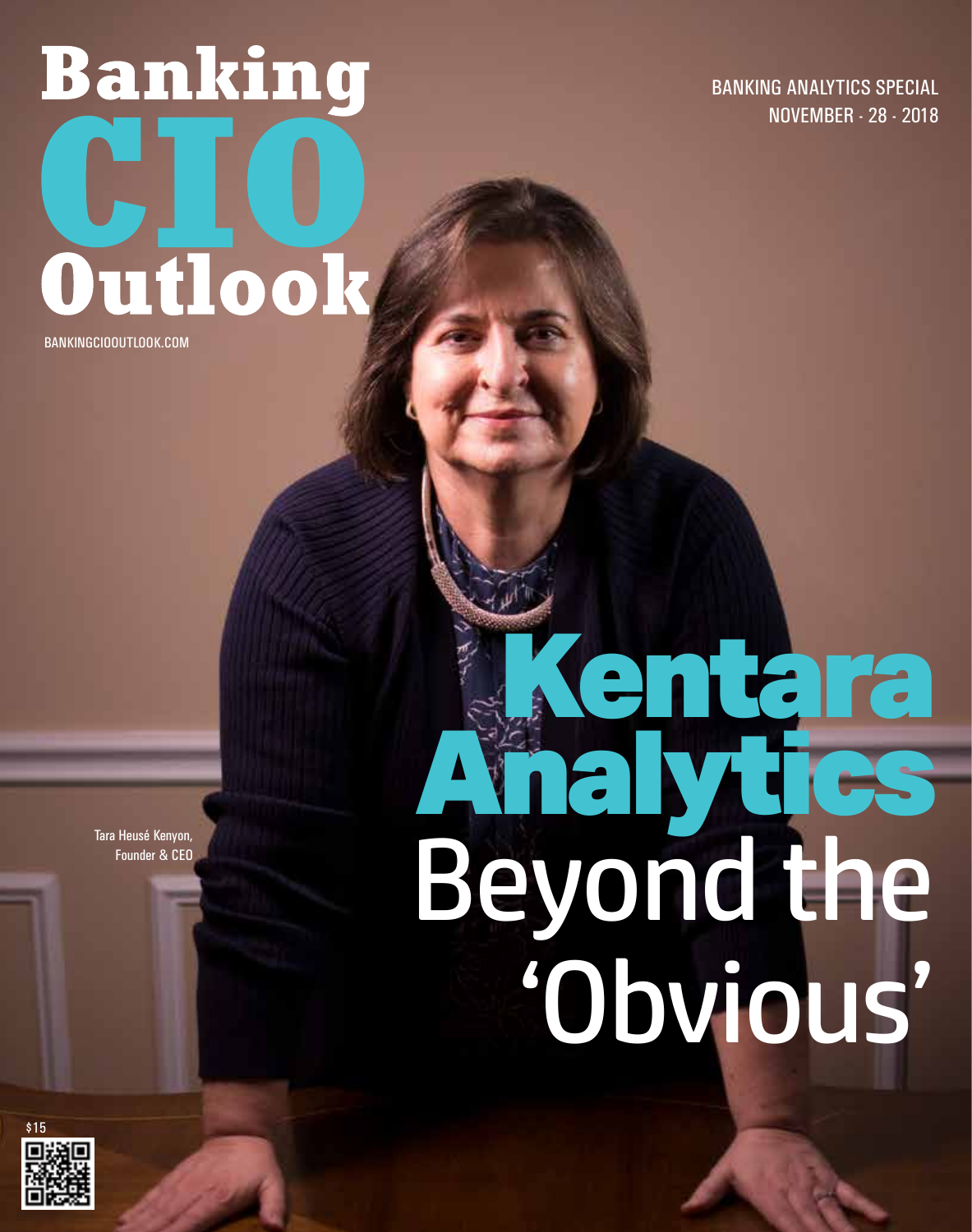## CONTENTS **COVER STORY**

# **Kentara**<br>**Analytics**<br>Beyond the<br>'Obvious'

10

**Banking TOP IO**<br> **BANKING Dutlook** SOLUTION PROVIDERS - 2018

Pg 14-30

ra Heusé Kenyon, Founder & CEO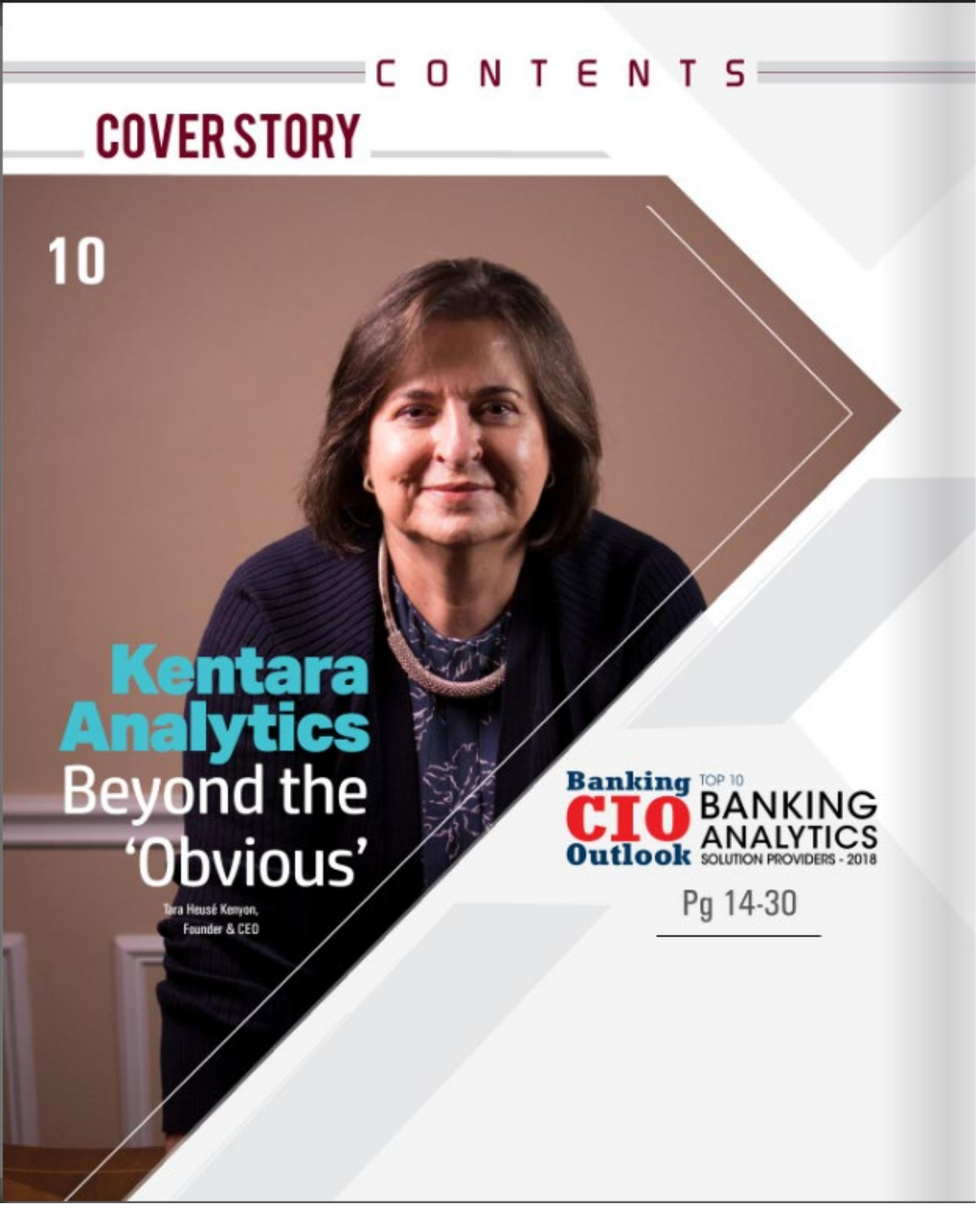# Kentara Analytics Beyond the 'Obvious'

### COVER STORY

egulation. Is it a constraint or a gift on Christmas morning? Tara Heusé Kenyon, Founder and CEO of Kentara Analytics, asks a simple yet profound question pertaining to the panoply of rules for efficient risk management in Founder and CEO of Kentara Analytics, asks a simple yet profound question pertaining to the panoply of rules for efficient risk management in the banking industry. The words "risk management," more often than not, are heard as back-office or constraining "police" function. Consequently, it gets dismissed as a compliance full steam, Kenyon stresses that banks need to challenge that perception. "If we adopt those regulatory regimes as our own best practices and then solidly connect them with strategic plans, operations, marketing strategies, products, and other lines of business, the financial industry gets stronger." She adds, "In essence, best practices inherent in those regulations drive better decisions and increase profitability."

Having worked in the trenches as a Chief Risk Officer at one of the largest 50 banks in the U.S., Kenyon notes the almost visceral response to new regulation is to view it as a constraint. "The attitude is 'oh, I have to do this' when it could be 'Wow, I get to do this!'— by seeing new best practices as the gifts on Christmas morning that they are. By aligning them with their strategic plans and lines of business, banks can leverage best practices for nurturing success and shaping their future," adds Kenyon.

She explains, "When a new regulatory regime or an accounting standard like the IFRS9 is initiated, it is often a well-thought-out response to a near-miss or catastrophe that has already occurred. Regulators and standards boards don't haphazardly make up new rules. Rather, they seek out best practices among the catastrophe survivors. New standards and regimes reflect those best practices."

**While we served the large financial institutions, analytics solutions remained unaffordable for the small financial organizations. That's when the idea was born to gear our analytics expertise to smaller banks and credit unions**

99

 $66$ 

At the core, "Kentara," the Indonesian word for "obvious; right before your eyes," navigates clients in treading the obvious path of best practices with its strategic consulting and analytic services. Kentara stands on the belief that data and analytics are the keys to unlocking the doors to measures—some sophisticated, others simple—that are essential for financial analysis and decision-making. The company mobilizes business analytics for striking a balance

Tara Heusé Kenyon, Founder & CEO



**By Vishnu Santhosh**